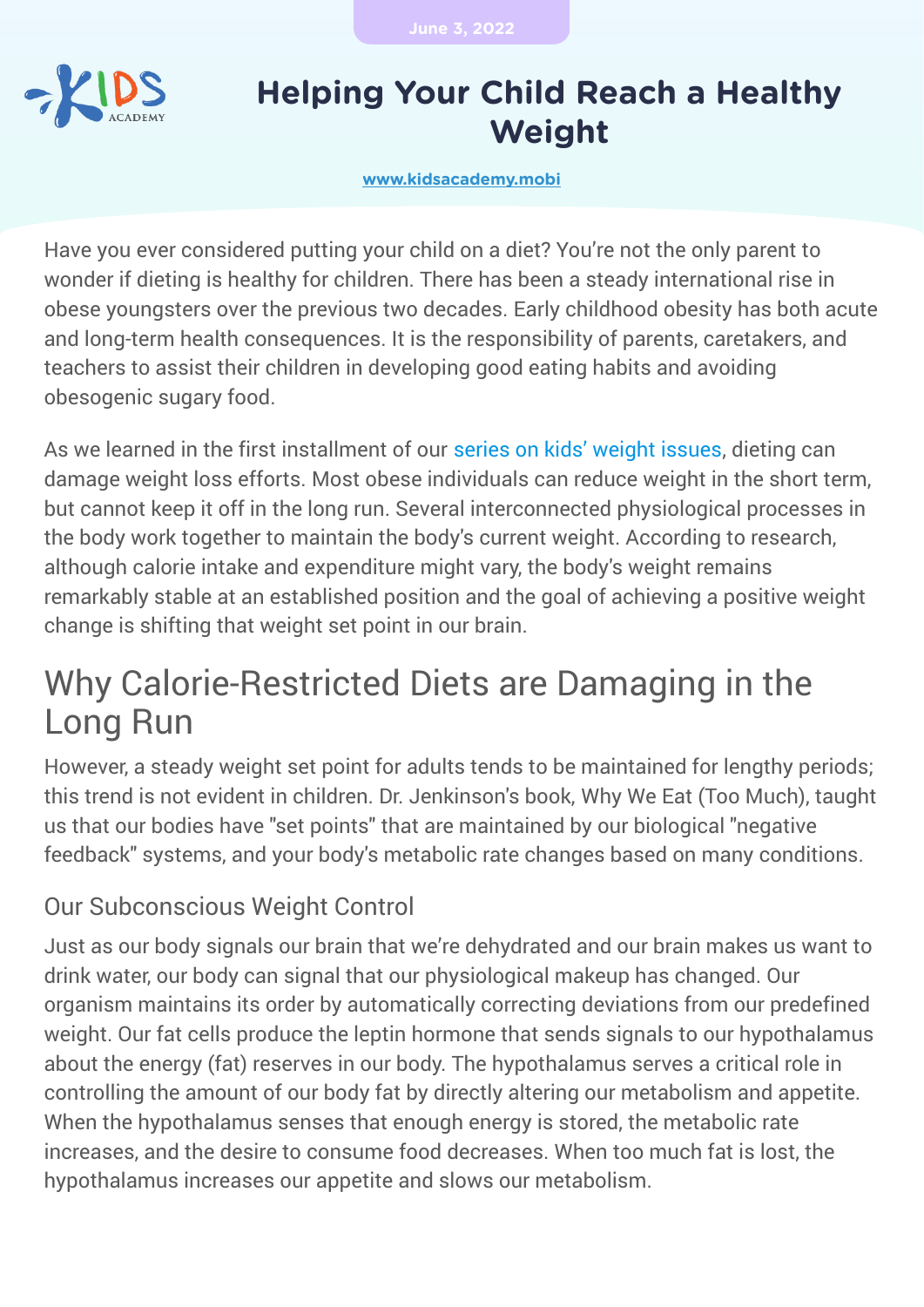The smooth work of this unconscious mechanism in our body is exactly the reason why people who diet gain back the weight they lost. Actually, often they also gain extra weight. This happens because the period of low calorie intake makes their brain ratchet up their weight set point to ensure their survival for possible future episodes of what it considers famine. Thus, with every new diet they risk slowly raising their current weight set point, which leads to gaining more weight.



#### Studies in Dieting and Restrictive Diet After-affects

Research shows that children who diet gain weight, much like adults: adults who go on calorie-restrictive diets often experience short-term weight loss and long-term weight gain. Other trends show that teens who diet tend to be heavier than non-dieters. When children become adults their capacity to control their food intake is impaired by what appears to be a success throughout childhood.

#### Saturated Fats Are Good for You

Cultures that traditionally consume higher-fat diets (think the French, the Inuit people of Greenland, and Maasai tribe in Kenya), including saturated fats, have avoided the obesity and heart disease epidemic that has touched almost all corners of the world. According to Dr. Jenkinson, fat-heavy meals promote satiety or fullness and include unprocessed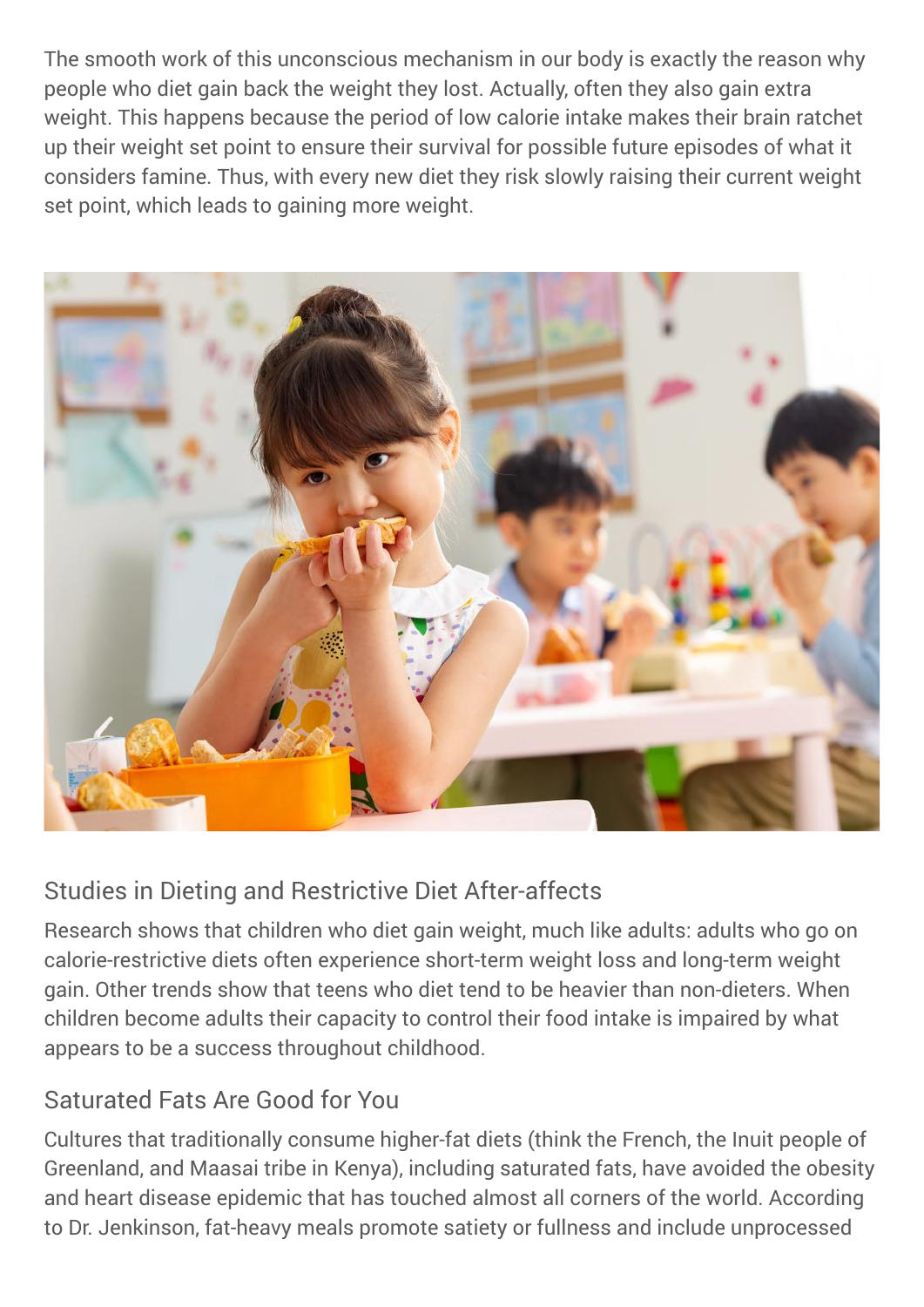foods and a lack of empty carbohydrates, all of which contribute to healthy weight maintenance. For much of the Western world, sponsored studies funded by the processed food industry have perpetuated myths about the dangers of fat.

## The Ratio of Omega-3 and Omega-6 Fatty Acids

A lack of certain lipids, or fats, may be a contributing factor to our obesity and other comorbid diseases, according to new research. Fat plays a critical role in many essential bodily functions. Polyunsaturated fatty acids, known as omega-3 and -6 fatty acids, are not produced by our bodies and are only available to us from certain foods. High levels of omega-6s (while fine in moderation) have slowly increased since the rise of the low-fat diet fad in the 1990s and have been found to hinder the body's ability to effectively utilize omega-3s essential for our health. Omega-6 to omega-3 ratios have also been linked to higher weight-set points in recent studies.

Omega-6 originates in grains, including nuts, and meat of animals fed with grains; hydrogenized vegetable oils – found now in most processed foods – also have a very high content of omega-6. Omega-3 comes from green leaves of plants and can be found in abundance in the meat of grass-fed animals and fish, as well as whole milk dairy products and olive oil. Omega-3-containing foods can's be stored long as they quickly go rancid, therefore you can be sure that any food with a long shelf life has little to no content of omega-3.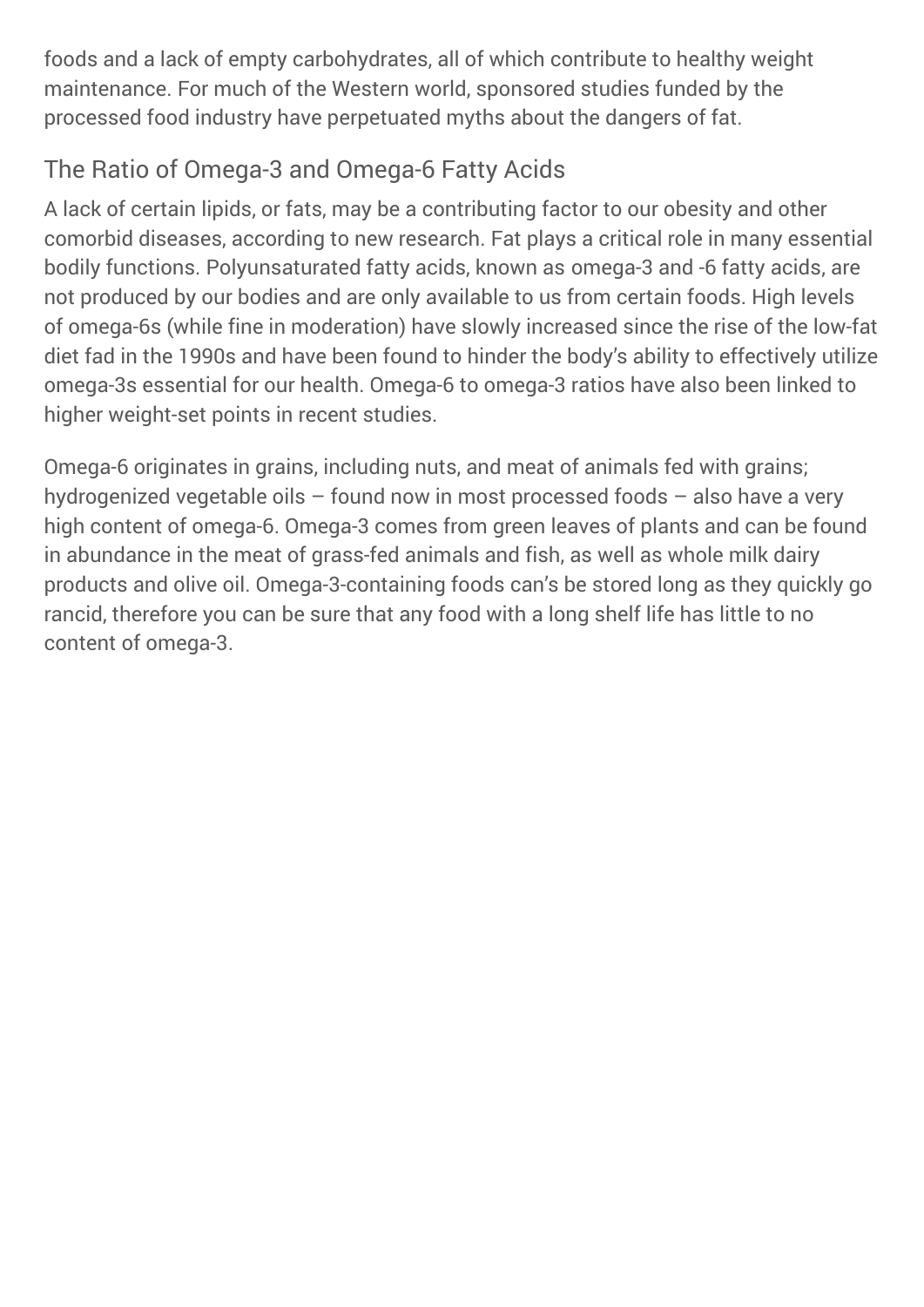

## Dwindling Food Cultures

The obesity epidemic is still a relatively new problem in human history. Over the course of several generations, different families from every country fed themselves the same traditional cuisine by sourcing their produce, meats, and foods from local farmers and producers. Westerners' focus on "good" and "bad" food consumption is erasing food culture and wisdom, a culture's natural nutritional supply, bonding practices and socialization, and long-established patterns of local meals. The existence of food culture and wisdom have direct effect on happiness and physical health of entire cultural groups.

Goals towards maintaining a healthy weight and lifestyle should focus on normalizing our hormone fluctuations to lower our weight-set point. We can achieve this through careful consideration of omega-3 and omega-6 fatty acid content in our food, avoiding processed foods, and engaging in regular physical activity. Here are some tips to help you get there:

Practice and Model Healthy Eating Habits

If you want your child to follow your lead and eat healthfully, you must do the same. Children will inherit your food-related attitudes, beliefs, and actions, whether you're aware of it or not. Studies have shown that children eat more healthfully when parents are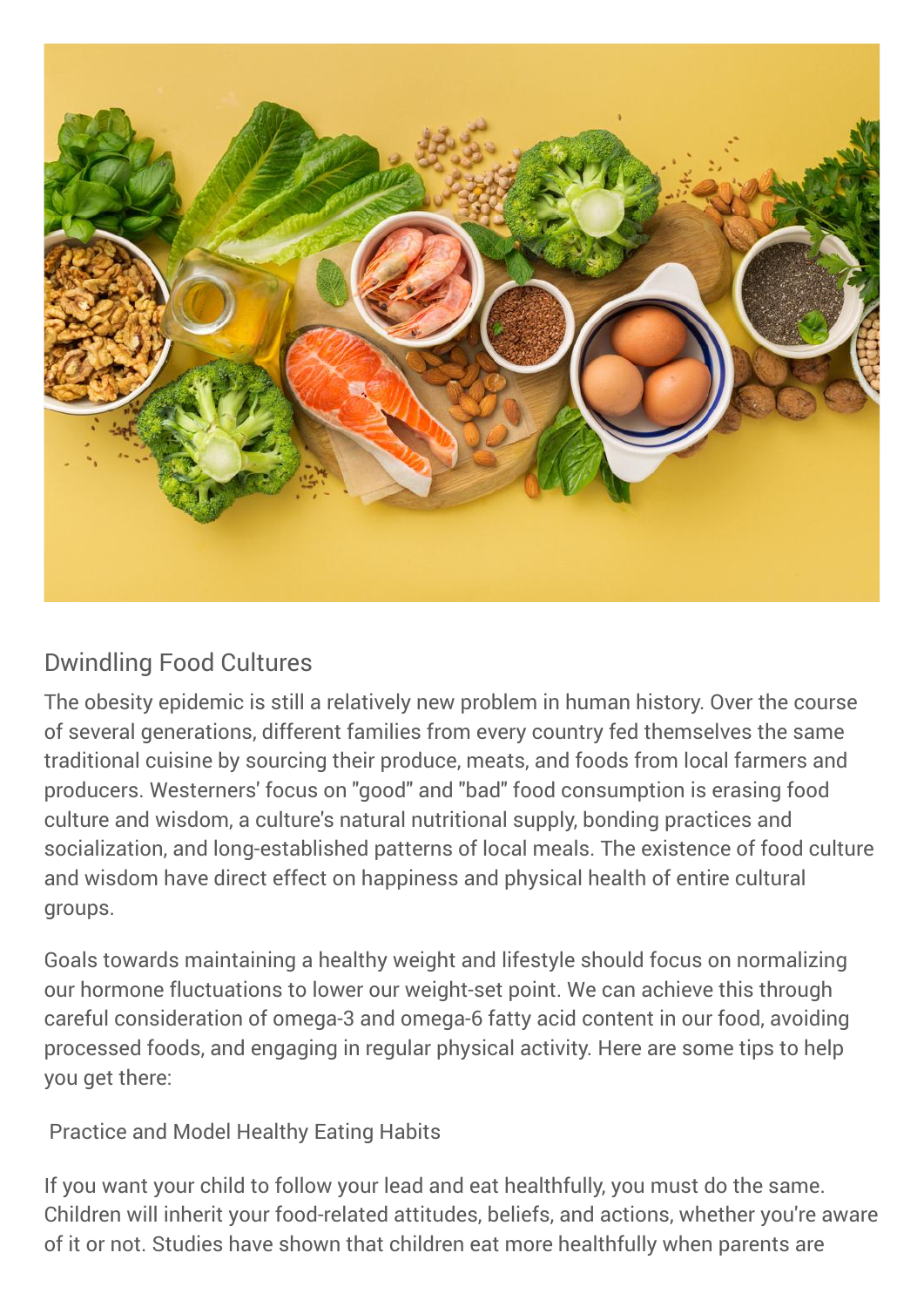present at dinner. Your children's food choices are influenced by the kind of exposure they receive as a youngster.

Setting boundaries with your child is one of the most essential things you can do for them. This is true for all harmful habits, including overeating. You can't expect your youngster to self-regulate how much they eat because they are still developing. If you make minor adjustments each day, you'll be on your way toward success!

- $\cdot$  Keep a supply of fresh fruits and veggies on hand for a nutritious snack.
- If you're looking for protein, go for grass-fed beef, chicken, fish, as well as lentils, and beans, among other plant-based options.
- Remind your family to stay hydrated by having them drink enough water.
- Ensure your children establish good eating habits, limit the availability of processed foods rich in sugar and vegetable oils, as well as sugary drinks. Your children should only be allowed to consume these foods occasionally so that they continue to feel like special treats when they do.
- Watch out for omega-6 to omega-3 balance in your diet. Minimize your family's consumption of artificial unsaturated fats as much as possible. Give preference to butter and olive oil instead.
- Get rid of junk food, drink, and fruit juice needs to be a priority, and concentrate on meals and beverages that contain essential nutrients and vitamins.

Your main goal is to establish a new, healthy, environment for your child. That means a type of diet (without calorie restriction) that normalizes their insulin profile and omega-3 to omega-6 ratio. That also means lower stress, sensible physical activity and quality rest.

Practice and Model Healthy Lifestyle Habits

Children learn from their parents' behavior and attitudes around healthy eating, just as they do with exercise habits. Encourage your child to join you while you incorporate more physical exercise into your own daily routine.

- Regular physical activity is not only beneficial to children's development, but it also helps them maintain a healthy weight. Daily, frequent, active play is essential for children aged 3 to 5. A daily minimum of 60 minutes of moderate-intensity physical activity is recommended for children and adolescents aged 6 to 17. Include any action that raises the heart rate, such as running, cycling, or swimming.
- Limit screen time. Only one to two hours of television per day should be allowed for children ages two and above. According to new research, children who watch less television are less likely to gain weight and engage in greater physical activity. In addition, avoid eating while watching television. Watching a screen while eating can interfere with the signals that our bodies tell us when we are full.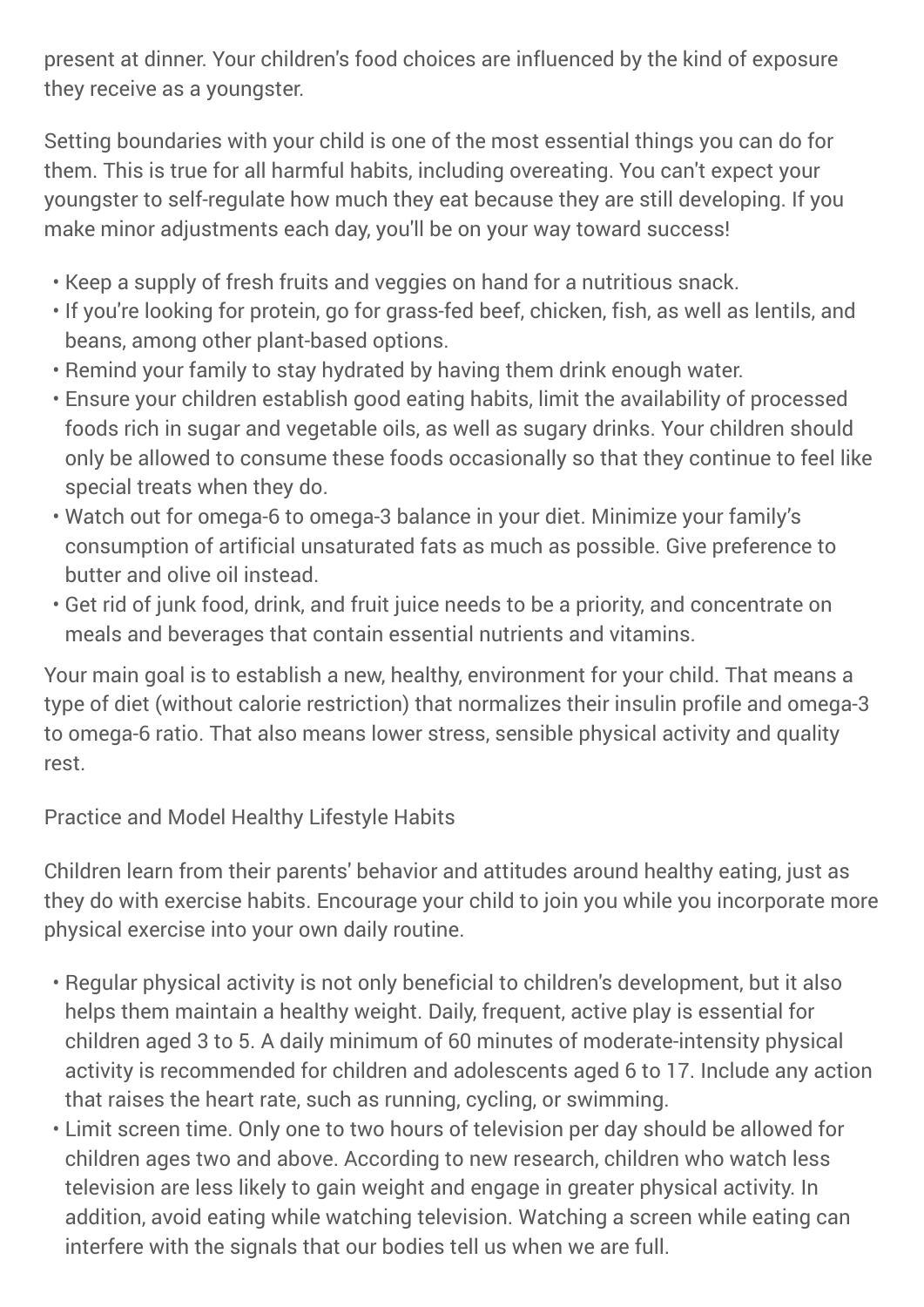Make sure everyone in your family gets plenty of sleep, according to their age. Obesity • is linked to a lack of sleep, in part because sleep deprivation causes us to eat more and engage in less physical activity.

Avoid an Inactive Lifestyle

Making physical activity exciting and fun is vital if you want to get your kids to participate in regular exercise. Introducing a wide range of activities to youngsters will help you discover the ones they like the most. Some children like doing a particular activity repeatedly. They enjoy the structure and predictability of practicing the same activity repeatedly.

However, other youngsters will become bored if they are not regularly exposed to various games or physical activities. Let them tell you what they enjoy and what they want to do. There are a variety of activities your youngster may participate in, from bicycling and swimming to team sports like soccer and basketball and strolling with you and your partner. Most children benefit from participating in physical activity with friends or family members.

Be your Child's Role Model

Model a healthy lifestyle instead of focusing on weight loss and calorie counting with your children. A healthy diet can include various foods, regardless of their caloric value. To help overweight children, the objective is to slow the pace of weight increase while enabling them to grow normally. No one should put their children on a calorie-restricted or ANY diet until they've been checked over by a Registered Dietitian (RD) or other highly qualified professional.

Simple calorie counting doesn't begin to capture the complexities of weight gain and loss. There is no one-size-fits-all solution for any one of us. 80 - 90% of the time, eat to nourish your body (when you feel hungry) and pick wholesome meals. Aim to eat for enjoyment or satisfy a need 10 - 20% of the time. Both adults and children need to strike a good balance between eating to fuel their bodies, eating for enjoyment, and maintaining a healthy weight.

# About the author

[Julie Sheard](https://www.kidsacademy.mobi/storytime-category/our-experts/julie-sheard/) - Educator and Specialized Instructional Assistant. United States, CA, Felton